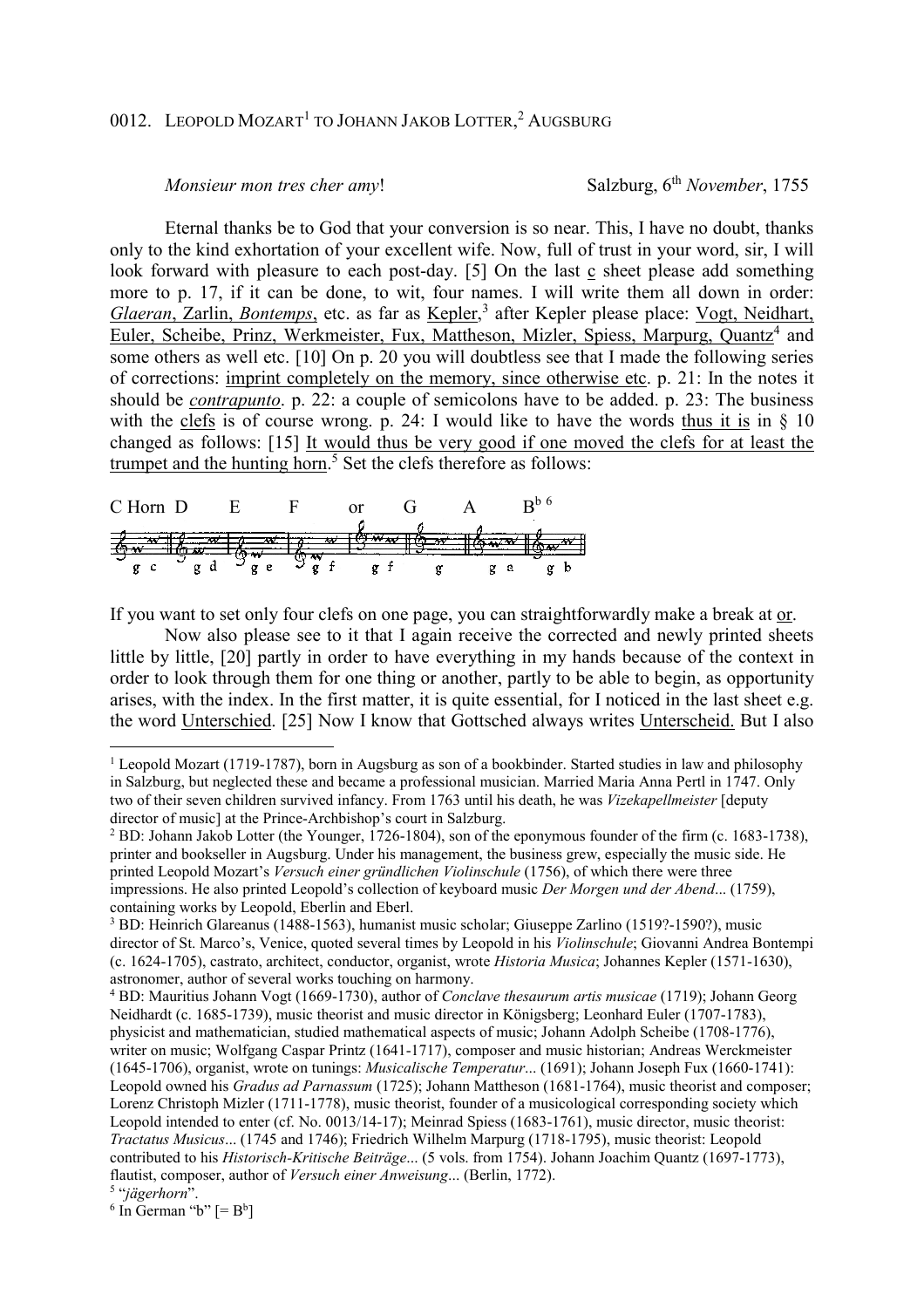know that Unterschied is right. But I would have liked to have it corrected to Unterscheid if I had not already put Unterschied on the first sheet, on p. 3, l. 13, which I have in my hands. I have therefore left it at Unterschied for the sake of uniformity of spelling. I am sorry, I overlooked the correction of Pferdharen, [30] first sheet, p. 1, l. 5, for it should have two (a)s, Pferdhaaren. That is all. In the other sheets I have already corrected it.

How do you like the orderly kind of writing which you see in this letter?  $-$  - One cannot do anything else if one has a lot to do. Farewell and keep to your good resolution, yes, let me see it in constant effect. [35] I am

> Your Most obedient Leopold Mozart

As I was just on the point of enclosing the Peasants' Music, $7$  I noticed that the writing-out of the bassoons has been forgotten. [40] I will send them with the next post.

P.S. I request you to have the enclosed letter<sup>8</sup> delivered to my brother,<sup>9</sup> but as soon as possible.

ON AN ENCLOSED LEAF:

 I have just this moment received 3 florins 15 kreuzers from Herr Forster, for which I also gave a receipt. You should go instructions on what to do with it.

 [45] Now here comes the Peasants' Wedding as well. If you do everything right, you can also enrich the coffers of the *Collegium Musicum*<sup>10</sup> with it. There is a hurdy-gurdy and a bagpipe or Polish Buck<sup>11</sup> in it. This could be performed at Carnival. It would be good if they also included a little dulcimer or cymbal; the one playing should practise it from the violin part, [50] and if he wants to do it well, play the violin and bass simultaneously. Yes, it is absolutely easy to play along by ear. If, though, you cannot get a hurdy-gurdy, I will then make another suggestion. The hurdy-gurdy can be most easily played by an organist. Herr Stein<sup>12</sup> will be the best one for this. At the beginning is the March, which one must play in a really peasant-like manner, [55] where in bars 19 and 21



in part one and in bars 27 and 29 in part two,



*a tempo*, one must have real jubilation after these notes.

But I ask to have the *piano* and *forte* respected properly and in particular, when the hurdygurdy and bagpipe have parts to play, all other instruments have to stay *piano*. The violin is

 $\overline{a}$ 

<sup>7</sup> BD: Leopold's programme music, *Die Bauren-Hochzeit* [Peasants' Wedding], complete with instructions and explanations, performed along with his *Die musikalische Schlittenfahrt* [Musical Sleigh Ride] by the Augsburg Collegium Musicum in January, 1756. Cf. Nos. 0010/43; 0012/45 ff.

<sup>8</sup> BD: No. 0011a.

<sup>9</sup> BD: Presumably Franz Alois; cf. No. 0006/7.

<sup>10</sup> BD: Cf. No. 0001/10-11, 45-46.

 $11$  BD: The leather airbag led to the name "buck".

<sup>12</sup> BD: Johann Andreas Stein (1728-1792), built organs and keyboard instruments. Active in Strasbourg, Augsburg and Vienna. Mozart greatly appreciated his pianofortes. He appears frequently in the letters, esp. Nos. 0349/32 ff. and 0352/61 ff. His annual production was typically between 20 and 25 instruments, costing 300 florins and more each. His instruments were owned by many of Mozart's noble acquaintances.